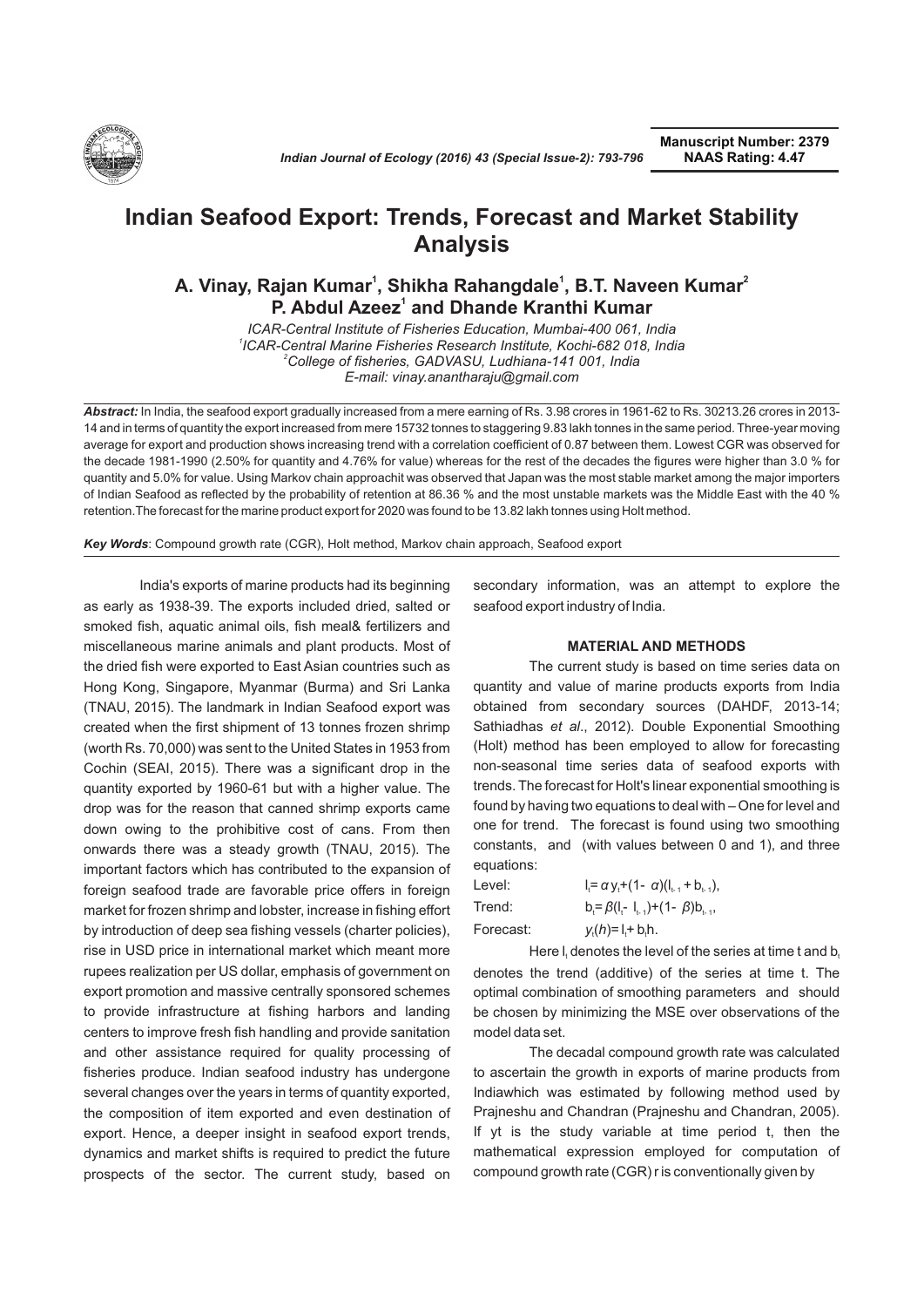$y_t = y_0 (1 + r)^t$ 

In general, after a multiplicative error  $\varepsilon$  is assumed in the above equation, logarithmic transformation is done throughout to make it a linear statistical model. That is,  $log y = log y_0 + t log(1+r) + log ?$ 

The above model can be rewritten as

 $Logy_t = A + Bt + ?'$ 

Where,

 $A = \text{logy}_0$ ;  $B = \text{log}(1 + r)$  and  $?$  ' = log ?

Then the unknown parameter constants Aand B are estimated by the method of ordinary least squares. Thus, once B is estimated, the CGR r is given by

 $r = exp(B) - 1$ 

Markov chain approach was used to get insight into structural change and change in the direction of seafood export of India. Annual export data for period 1991-92 to 2013-14 were used to analyze the direction of trade and changing pattern of Indian marine products exports. In the present study, the dynamism of seafood export trade in terms of gains and losses in import quantity of Indian marine products by the major importing countries was examined using the Markov chain model employed by Kusuma and Basavaraja (2014).

#### **RESULTS AND DISCUSSION**

In terms of quantity, the Indian seafood export increased from 15732 tonnes in 1961-62 to 3.43 lakh tonnes in 1999-2000 and the figure crossed 9.83 lakh tonnes in the year 2013-14. A similar rise in the value of seafood export was also evident with earnings rising from Rs. 3.98 crores in 1961-62 to Rs. 5116.67 crores in 1999-2000. The year of 2009-10 saw a landmark in seafood export with the value of export crossing Rs. 10000 crores. The export value reached a staggering figure of 30123.26 crores by the year 2013-14 (DAHDF, 2013-14).

Marine fish production has seen a rapid increase from 1988-89 to 2013-14. A relatively steeper increase in the quantity of seafood export was observed during 1989-90 to 1997-98 and from 2007-08 till now. A slower growth rate in export was realized from 1999-2000 to 2006-07 (Fig.1). An apparent overlap between the phases of steep increase in production and export was observed which can be further emphasized by the high correlation coefficient of 0.87 between marine fish production and quantity exported. The value of seafood export depends on the composition of the export basket from India. Though countries like Japan, USA and EU have lesser share in the quantity of exported Indian Seafood, they accounted for a major share in the earned foreign exchange because of shrimp exports. From 1991 till 2001, Japan was the major source of foreign currency

earnings for Indiathrough seafood export. In the year 2002 and 2003, USA out-figured Japan in percentage value share (Table 1) owing to decline in quantity exported to Japan and decreased per unit price realization of Indian seafood in Japan. On the other hand, both higher unit price and an increase in quantity exported to USA have made it a leading Indian seafood importer in value. The share of shrimp, which command higher price in an export basket to USA, has recorded increase both in terms of total quantity and unit price during 2002-2003 (Raghuram and Asopa, 2008). From 2004-05 till 2008-09, EU was the major market for Indian seafood in value terms (Table 1).

The shift from USA to EU could possibly be due to prevailing deterrent in the form of an anti-dumping duty imposed by USA along with the deposit (10% value of export) which USA government can hold up to three years (Sathiadhas *et al*., 2012). Since 2009, S.E. Asian countries (including China) are leading importers of Indian seafood in value because of relaxed sanitary standards prevailing in these countries which attract huge seafood export from India.

**Table 1.** Shift in value share (%) of seafood export (to the total seafood exports) from India

| Years   | Japan | <b>USA</b> | E.U   | S.E<br>Asia<br>including<br>China | Middle<br>east | Others |
|---------|-------|------------|-------|-----------------------------------|----------------|--------|
| 1991-92 | 47.92 | 11.86      | 27.18 | 8.50                              | 1.93           | 2.60   |
| 1992-93 | 44.43 | 10.49      | 29.87 | 10.14                             | 2.70           | 2.36   |
| 1993-94 | 45.47 | 11.95      | 27.56 | 10.71                             | 1.37           | 2.93   |
| 1994-95 | 46.49 | 13.70      | 21.17 | 15.86                             | 1.31           | 1.47   |
| 1995-96 | 46.6  | 10.28      | 25.21 | 13.72                             | 2.54           | 1.65   |
| 1996-97 | 46.73 | 19.25      | 10.88 | 1.53                              | 19.22          | 2.39   |
| 1997-98 | 48.52 | 11.17      | 12.41 | 2.12                              | 23.97          | 1.81   |
| 1998-99 | 50.42 | 12.91      | 12.90 | 3.87                              | 17.48          | 2.41   |
| 1999-00 | 45.8  | 17.40      | 14.23 | 2.14                              | 17.97          | 2.45   |
| 2000-01 | 41.03 | 15.71      | 18.34 | 2.68                              | 19.22          | 3.02   |
| 2001-02 | 35.13 | 22.62      | 18.44 | 19.96                             | 3.42           | 0.43   |
| 2002-03 | 22.79 | 28.78      | 20.48 | 20.90                             | 2.98           | 4.09   |
| 2003-04 | 19.26 | 27.01      | 24.35 | 20.23                             | 3.34           | 5.82   |
| 2004-05 | 18.09 | 23.41      | 27.37 | 19.89                             | 3.68           | 7.56   |
| 2005-04 | 15.96 | 22.62      | 29.46 | 19.81                             | 4.25           | 7.91   |
| 2006-07 | 16.19 | 16.11      | 33.00 | 21.21                             | 4.44           | 9.05   |
| 2007-08 | 16.11 | 13.34      | 34.96 | 20.78                             | 5.17           | 9.64   |
| 2008-09 | 14.34 | 11.87      | 32.53 | 25.20                             | 5.53           | 10.54  |
| 2009-10 | 12.83 | 10.08      | 29.99 | 32.55                             | 5.51           | 9.05   |
| 2010-11 | 13.05 | 15.43      | 26.81 | 31.72                             | 5.19           | 7.80   |
| 2011-12 | 12.90 | 17.94      | 22.96 | 32.85                             | 5.39           | 7.96   |
| 2012-13 | 10.60 | 21.35      | 22.15 | 30.77                             | 5.90           | 9.22   |
| 2013-14 | 8.15  | 25.63      | 20.29 | 32.48                             | 5.29           | 8.15   |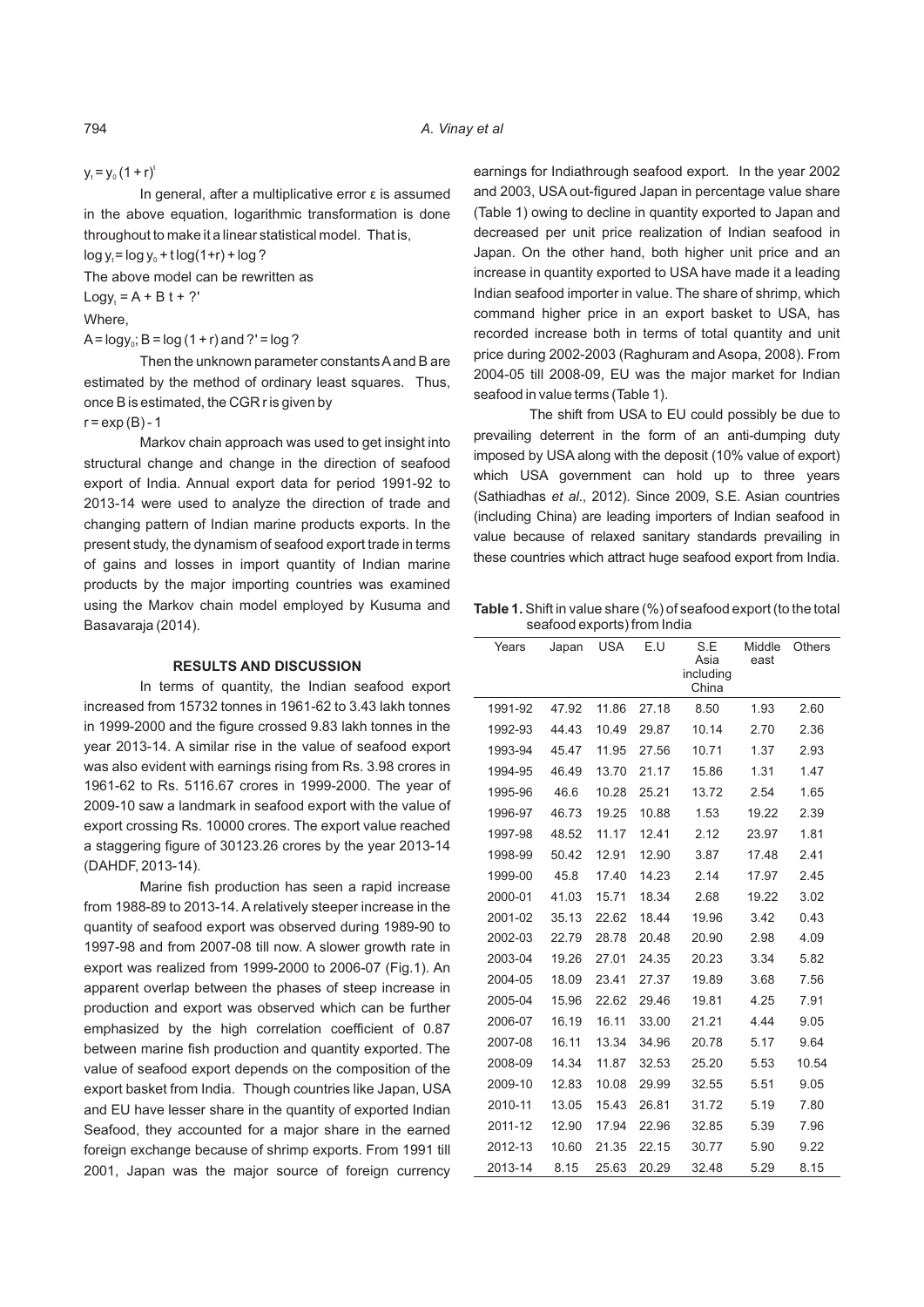Thus higher contribution in value terms is directly related to enormous quantity exported to these countries. From 1996 till 2000, Middle East countries were among the major importers of Indian seafood in quantity (Table 2). The major factor determining the diversion of seafood exports towards S.E Asia and the Middle East was less strict quality standards in these countries compared to USAand EU (Sathiadhas *et al*., 2012).

**Table 2.** Shift in quantity share (%) of seafood export (to the total seafood exports) from India

| Years   | Japan | <b>USA</b> | E.U   | S.E<br>Asia<br>including<br>China | Middle<br>east | Others |
|---------|-------|------------|-------|-----------------------------------|----------------|--------|
| 1991-92 | 24.62 | 12.85      | 31.88 | 23.25                             | 4.03           | 3.38   |
| 1992-93 | 20.01 | 9.77       | 32.34 | 29.16                             | 3.91           | 4.82   |
| 1993-94 | 18.16 | 10.47      | 31.19 | 32.13                             | 3.14           | 4.91   |
| 1994-95 | 17.94 | 10.95      | 24.88 | 41.20                             | 2.65           | 2.37   |
| 1995-96 | 17.23 | 8.56       | 28.10 | 39.86                             | 3.44           | 2.81   |
| 1996-97 | 18.29 | 20.42      | 8.30  | 2.53                              | 46.68          | 3.77   |
| 1997-98 | 18.03 | 11.34      | 8.23  | 3.27                              | 56.30          | 2.83   |
| 1998-99 | 20.91 | 14.98      | 11.35 | 6.24                              | 42.53          | 3.98   |
| 1999-00 | 19.93 | 19.22      | 10.45 | 3.92                              | 42.83          | 3.65   |
| 2000-01 | 16.88 | 15.78      | 10.07 | 3.86                              | 49.45          | 3.96   |
| 2001-02 | 16.10 | 10.79      | 19.86 | 43.74                             | 4.64           | 4.87   |
| 2002-03 | 11.34 | 12.64      | 23.16 | 41.37                             | 4.58           | 4.46   |
| 2003-04 | 12.14 | 12.90      | 23.37 | 42.33                             | 3.57           | 5.69   |
| 2004-05 | 12.54 | 10.85      | 25.52 | 40.90                             | 3.60           | 6.59   |
| 2005-04 | 11.67 | 10.90      | 26.72 | 38.51                             | 4.35           | 7.86   |
| 2006-07 | 11.01 | 7.14       | 24.45 | 44.26                             | 3.85           | 9.29   |
| 2007-08 | 12.44 | 6.76       | 27.58 | 37.59                             | 4.75           | 10.89  |
| 2008-09 | 9.50  | 6.12       | 25.15 | 39.19                             | 4.51           | 15.54  |
| 2009-10 | 9.24  | 4.93       | 24.29 | 43.28                             | 5.15           | 13.11  |
| 2010-11 | 8.70  | 6.16       | 21.03 | 48.35                             | 5.41           | 10.36  |
| 2011-12 | 9.95  | 7.93       | 17.89 | 49.71                             | 4.43           | 10.09  |
| 2012-13 | 8.26  | 9.96       | 17.06 | 46.19                             | 4.46           | 14.07  |
| 2013-14 | 7.27  | 11.27      | 17.76 | 46.34                             | 5.90           | 11.47  |

Computed decadal compound growth rate (CGR) for seafood export quantity reveals a maximum growth during 1961-1970, whereas, the least was recorded during 1981- 1990. An increase in CGR (quantity) from 1981-1990 to 1991-2000 could be attributed to the rapid increase in frozen fish export from India owing to the increased marine fish production and emerging seafood export facility in the country. The speedy motorization of traditional fishing crafts during the 1980s was instrumental in augmenting marine fish production during late 1980s and early 1990s (Srinivas Gopal and Leela, 2013). A CGR maxima and minima for seafood export value were recorded for 1961-1970 (12.63%) and 1981-1990 (4.76%) respectively (Table 3). A significantly higher CGR for export value has been registered for 1991- 2000 when compared to previous and later decades that

**Table 3.** Compound growth rate of seafood export quantity and value

| anu valut   |                  |               |  |
|-------------|------------------|---------------|--|
| Decade (PR) | Quantity (CGR %) | Value (CGR %) |  |
| 1960-2014   | 3.59             | 7.20          |  |
| 1961-1970   | 4.53             | 12.63         |  |
| 1971-1980   | 4.25             | 9.10          |  |
| 1981-1990   | 2.50             | 4.76          |  |
| 1991-2000   | 3.73             | 6.90          |  |
| 2001-2014   | 3.24             | 5.29          |  |

could be attributed to higher per unit price realization of exported shrimps.

Using annual seafood export (quantity) data from 1960-61 to 2013-14 as input in the employed model, a forecast for the marine product export is done using Holt method for 2020, which is estimated to be 13.82 lakh tonnes (Fig. 2). The projected seafood export shows increasing trend which is a positive sign for our growing seafood export industry.

Transitional probability matrix using Markov chain approach (Table 4) shows the dynamic changes in the seafood markets of India. The matrix indicates the changes in the direction of seafood export traffic for 1991-91 to 2013-14. The row elements in the matrix indicate the loss in trade of







**Fig. 2.** Indian Seafood export (Quantity) forecast using Holt method